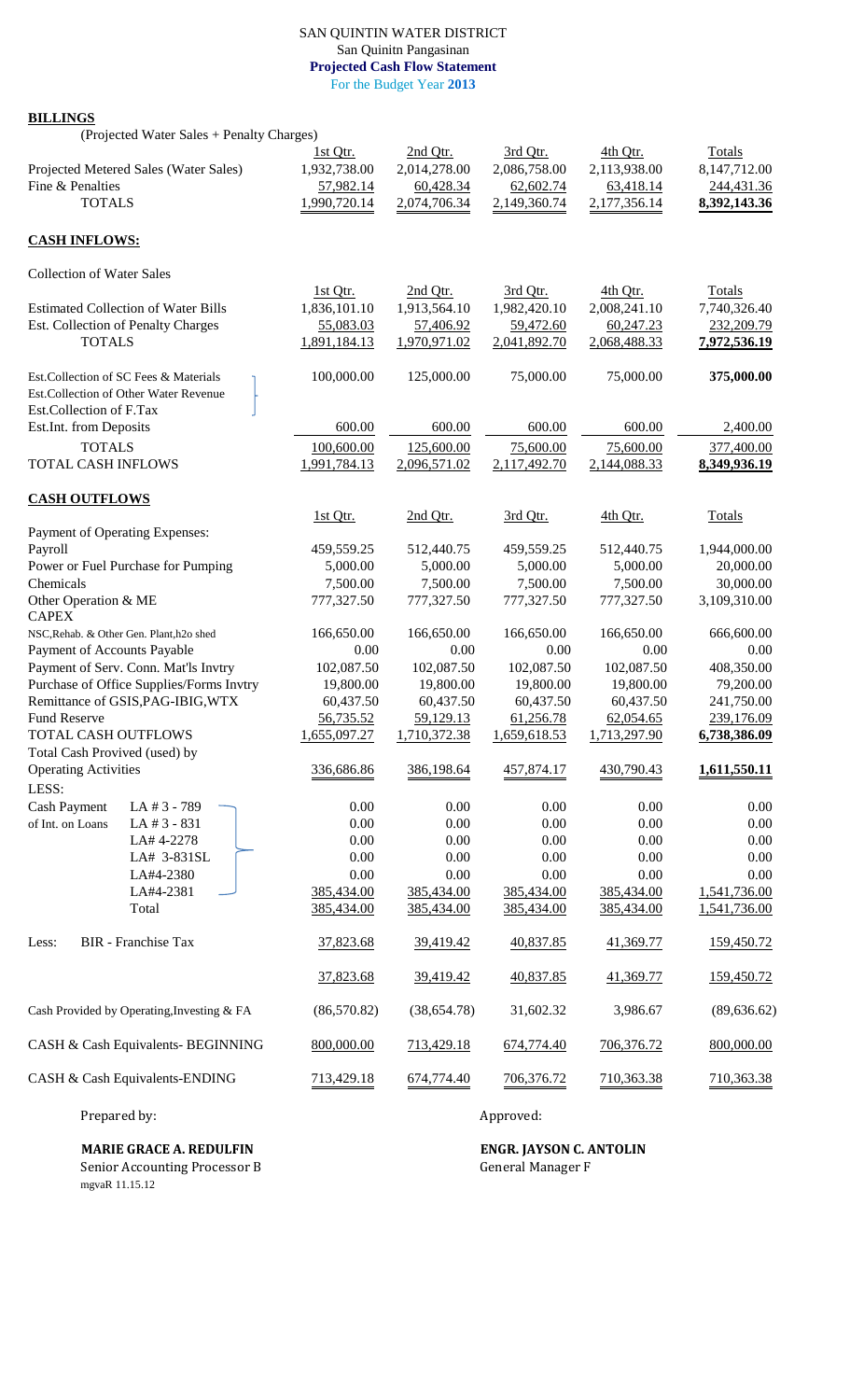## 2013

| <b>PAYROLL</b>    |                            |                    |                            |                     |                          |
|-------------------|----------------------------|--------------------|----------------------------|---------------------|--------------------------|
| <u>701</u><br>706 | 1,510,000.00<br>434,000.00 | 105,763.00         | 1,404,237.00<br>434,000.00 | 4<br>$\overline{4}$ | 351,059.25<br>108,500.00 |
|                   | 1,944,000.00               | 105,763.00<br>2.00 |                            |                     | 459,559.25 1st & 3rd qtr |
|                   |                            | 52,881.50          |                            |                     | 512,440.75 2nd & 4th qtr |
| 792-07            | 20,000.00                  |                    |                            |                     |                          |
|                   | $\overline{4}$<br>5,000.00 |                    |                            |                     |                          |
| 792-09            | 30,000.00                  |                    |                            |                     |                          |
|                   | 4.00<br>7,500.00           |                    |                            |                     |                          |
| 751               | 79,200.00                  |                    |                            |                     |                          |
|                   | 4.00<br>19,800.00          |                    |                            |                     |                          |
| 721               | 181,500.00                 |                    |                            |                     |                          |
| 722               | 30,500.00                  |                    |                            |                     |                          |
| 723               | 17,550.00                  |                    |                            |                     |                          |
| 724               | 12,200.00                  |                    |                            |                     |                          |
|                   | 241,750.00                 |                    |                            |                     |                          |
|                   | <u>4</u>                   |                    |                            |                     |                          |
|                   | 60,437.50                  |                    |                            |                     |                          |
|                   |                            |                    |                            |                     |                          |
| TOTAL O & ME      |                            |                    |                            |                     |                          |

| Other O & ME | 777.327.50   |
|--------------|--------------|
|              |              |
|              | 3,109,310.00 |
|              | 1,541,736.00 |
|              | 241,750.00   |
|              | 79,200.00    |
|              | 30,000.00    |
|              | 20,000.00    |
|              | 1,944,000.00 |
|              | 6,965,996.00 |